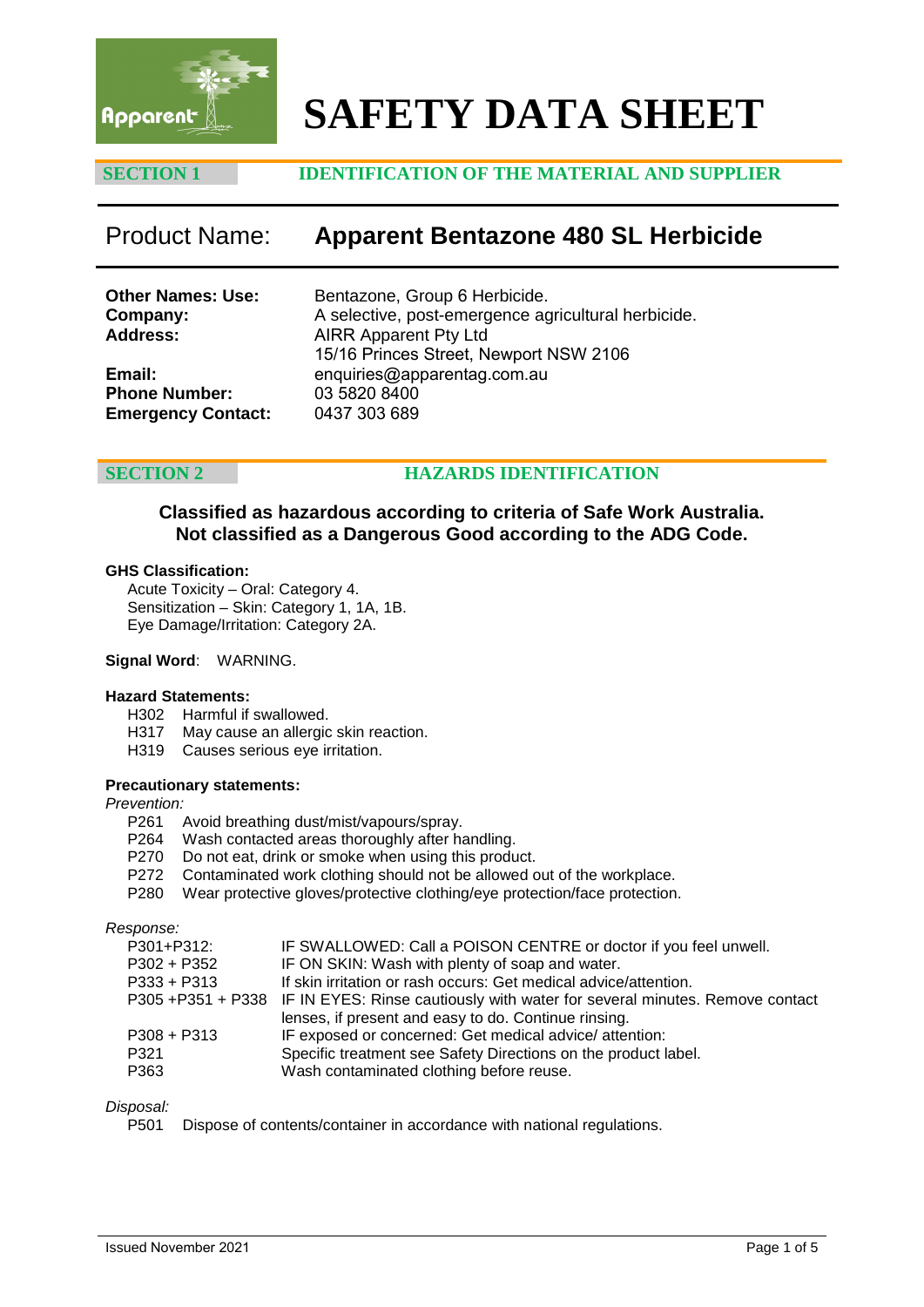### **SECTION 2 HAZARDS IDENTIFICATION** (Continued)

# **Pictogram:**

# **SECTION 3 COMPOSITION/INFORMATION ON INGREDIENTS**

# **Ingredients:**

| <b>CHEMICAL</b>                                                    | <b>CAS NUMBER</b> | <b>PROPORTION</b> |
|--------------------------------------------------------------------|-------------------|-------------------|
| Bentazone as the sodium salt                                       | 25057-89-0        | 480 a/L           |
| Other ingredients (including water) determined not to be hazardous |                   | <b>Balance</b>    |

### **SECTION 4 FIRST AID MEASURES**

# **FIRST AID**

- **Ingestion:** If poisoning occurs, contact a Doctor or Poisons Information Centre. Phone 131 126. Wash mouth with water and give water to drink.
- **Eye contact:** If in eyes, hold eyes open and flood with clean water until chemical is removed. Ensure irrigation under eyelids by occasionally lifting them. Do not try to remove contact lenses unless trained. If irritation persists, seek medical advice.
- **Skin contact:** Wash affected skin with soap and water. Remove contaminated clothing. If skin irritation persists, re-wash area and seek medical advice. Launder contaminated clothing before re-use.
- **Inhalation:** Remove to fresh air and observe until recovered. If effects persist, seek medical advice. Not expected to be a source of over-exposure.

**Advice to Doctor:** Treat symptomatically.

### **SECTION 5 FIRE FIGHTING MEASURES**

**Specific Hazard:** Generally considered a low risk.

**Extinguishing media:** Not flammable. No risk of explosion if involved in a fire. Extinguish fire using media suited to burning material. If containers are ruptured contain all runoff.

**Hazards from combustion products:** Product is likely to decompose after heating to dryness and continued strong heating and will emit toxic fumes.

**Precautions for fire-fighters and special protective equipment:** Isolate fire area. Evacuate downwind residents. Firefighters to wear self-contained breathing apparatus and suitable protective clothing if risk of exposure to vapour or smoke. Do not breathe smoke or vapours generated.

## **SECTION 6 ACCIDENTIAL RELEASE MEASURES**

### **Emergence procedures / Material and methods for containment and cleanup procedures:**

**Accidental release:** In the event of a major spill, prevent spillage from entering drains or water courses. For major spills, wear overalls and PVC gloves. In the case of spillage, stop leak if safe to do so, and contain spill. Contain spill and sweep up and shovel or collect recoverable material into labelled containers for use, recycling or dispose as waste as indicated in section 13 or according to the Australian Standard 2507 - Storage and Handling of Pesticides. To decontaminate spill area, tools and equipment, wash with detergent and water and add the solution to the drums of wastes already collected and label contents. Keep out animals and unprotected persons.

After spills, wash area preventing runoff from entering drains. If a significant quantity of material enters drains, advise emergency services. Thoroughly launder protective clothing before storage or re-use.

This product is a herbicide and spills can damage crops, pastures and desirable vegetation. Prevent from entering drains, waterways or sewers. Use earthen bunds or absorbent bunding to prevent spreading of spillage.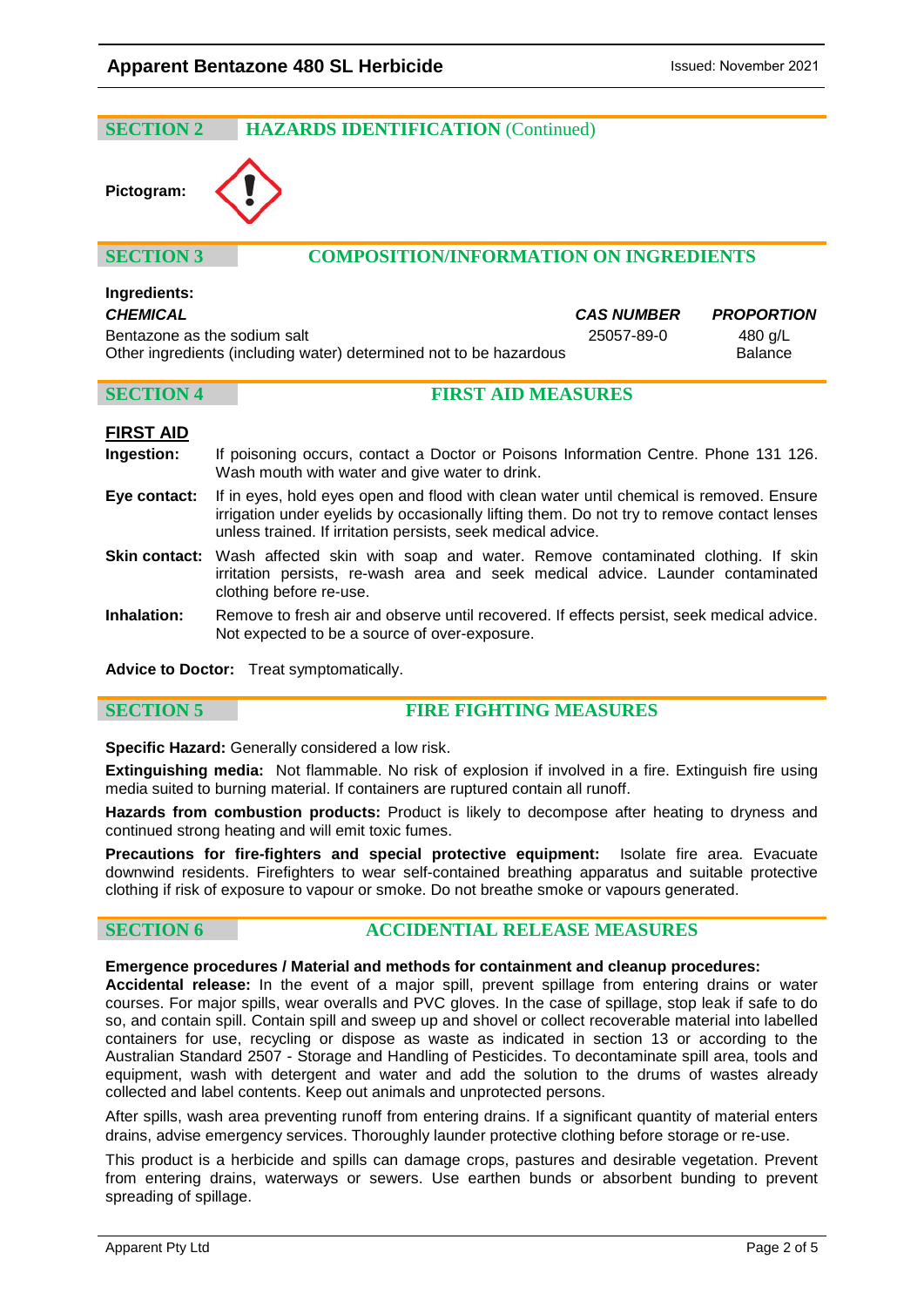**SECTION 7 HANDLING AND STORAGE**

**Precautions for Safe Handling:** No smoking, eating or drinking should be allowed where material is used or stored. May irritate the eyes and skin. Avoid contact with eyes and skin. After use and before eating, drinking or smoking, wash hands, arms and face thoroughly with soap and water.

**Conditions for Safe Storage:** Not classified as a Dangerous Good. Store in the closed, original container in a well ventilated area away from children, animals, food, feedstuffs, seed and fertilisers. Do not store for prolonged periods in direct sunlight. This product is a Schedule 5 Poison (S5) and must be stored, transported and sold in accordance with the relevant Health Department regulations.

# **SECTION 8 EXPOSURE CONTROLS / PERSONAL PROTECTION**

### **Exposure Guidelines:**

No exposure limits have been assigned by Safe Work Australia to the ingredients in this product.

**Biological Limit Values:** 

No biological limit allocated.

#### *Engineering controls:*

Keep containers closed when not in use. No special engineering controls are required, however make sure that the work environment remains clean and that vapours are minimised.

### **Personal Protective equipment (PPE):**

Although no specific personal protective equipment is required it is good occupational practice to wear suitable personal protective equipment such as overalls and chemical resistant gloves. Avoid contact with eyes and skin. Wash hands after use.

Personal Hygiene: Clean water should be available for washing in case of eye or skin contamination. Wash skin before eating, drinking or smoking. Shower at the end of the workday.

**SECTION 9 PHYSICAL AND CHEMICAL PROPERTIES**

| Appearance:                 | Yellow brown liquid.                      |
|-----------------------------|-------------------------------------------|
| Odour:                      | Faint odour.                              |
| <b>Boiling point:</b>       | No data available.                        |
| <b>Freezing point:</b>      | No data available.                        |
| <b>Specific Gravity:</b>    | Approximately 1.1.                        |
| <b>Solubility in Water:</b> | Soluble.                                  |
| pH:                         | $7 - 9.$                                  |
| <b>Flammability:</b>        | Not flammable.                            |
| Flashpoint (°C):            | Not flammable.                            |
| <b>Poisons Schedule:</b>    | This product is a schedule 5 (S5) poison. |
| <b>Formulation type:</b>    | Soluble concentrate (SL).                 |

# **SECTION 10 STABILITY AND REACTIVITY**

**Chemical Stability:** Product is considered stable in ambient conditions for a period of at least 2 years after manufacture.

**Conditions to avoid:** Do not store for prolonged periods in direct sunlight.

**Incompatible materials:** Avoid strong acids, bases and strong oxidizing agents.

**Hazardous decomposition products:** Product is likely to decompose after heating to dryness and continued strong heating and will emit toxic fumes.

**Hazardous reactions:** Polymerisation will not occur.

# **SECTION 11 TOXICOLOGICAL INFORMATION**

No specific data is available for this product as no toxicity tests have been conducted on this product. Information presented is our best judgement based on similar products and/or individual components. As with all products for which limited data is available, caution must be exercised through the use of protective equipment and handling procedures to minimise exposure.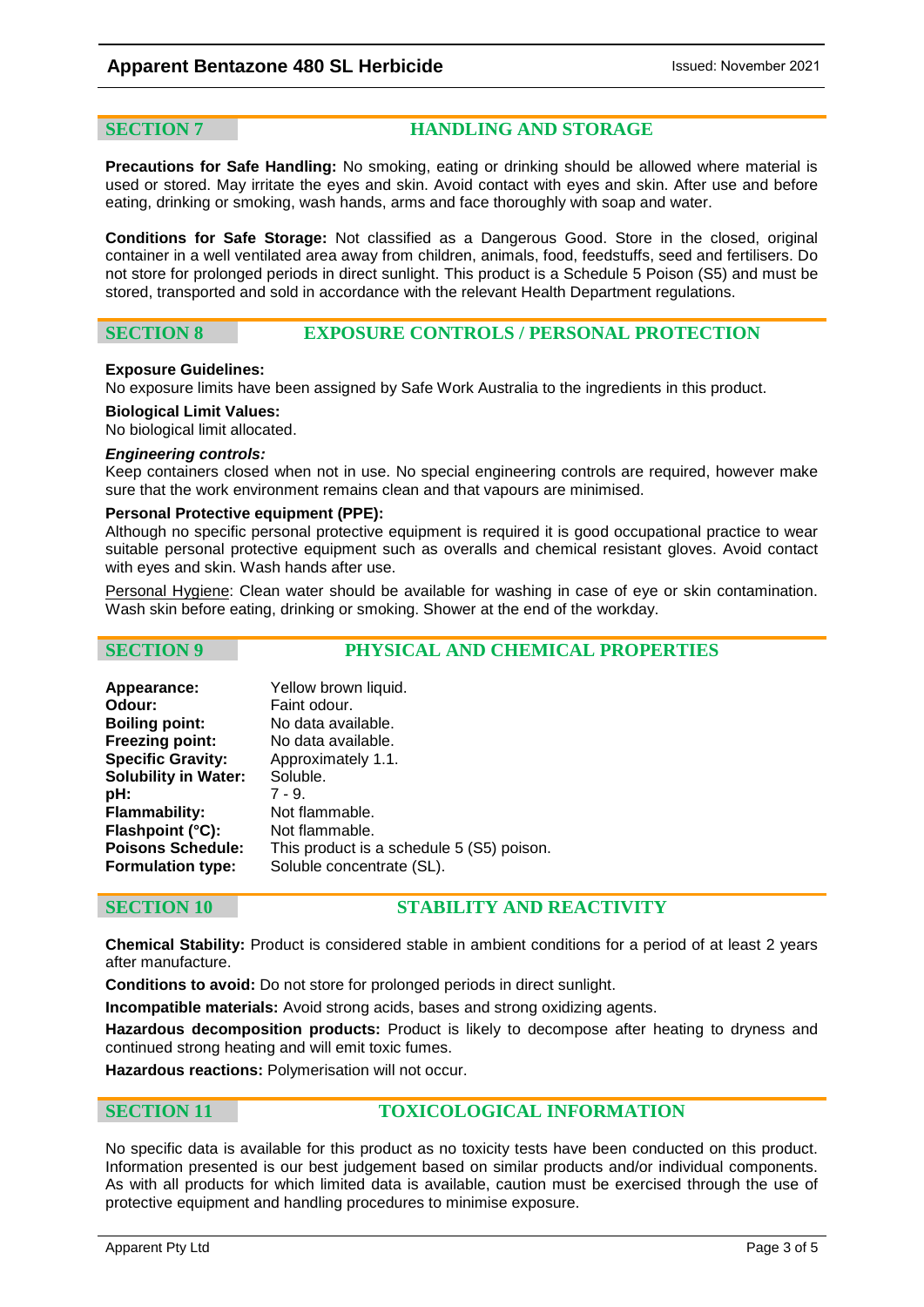# **SECTION 11 TOXICOLOGICAL INFORMATION** (Continued)

### *Potential Health Effects:*

### **ACUTE EFFECTS**

**Swallowed:** Low acute toxicity. Direct ingestion may produce headache, nausea, dizziness and weakness. Acute Oral  $LD_{50}$  1000 – 2000 mg/kg.

**Eye:** May irritate the eyes.

**Skin:** This product may be irritating to the skin. Acute dermal  $LD_{50} > 4,000$  mg/kg.

**Inhaled:** Inhalation of mists or sprays may produce respiratory irritation.

### **Long Term Exposure:**

**Chronic toxicity:** Studies of bentazone have been conducted and shown that bentazone does not appear to be teratogenic, mutagenic or carcinogenic. Bentazone is rapidly absorbed and readily excreted, unchanged, in the urine. About 91% of a 0.8 mg dose administered to rats by stomach tube was excreted in the urine within 24 hours of ingestion, with less than 1% in faeces. This suggests that bentazone is almost completely absorbed from the gastrointestinal tract into the bloodstream when it is ingested. Target organs: Animal studies have shown that the prostate gland may be affected.

### **SECTION 12 ECOLOGICAL INFORMATION**

**Environmental Toxicology:** Bentazone is slightly toxic to birds. The oral LD<sub>50</sub> of formulated bentazone is 2000 mg/kg in mallard ducks and 720 mg/kg in Japanese quail. Bentazone is practically nontoxic to both coldwater and warmwater fish. Bentazone is slightly toxic to aquatic invertebrates. The  $LC_{50}$  (96hour) for bentazon in rainbow trout is 510 mg/L for a wettable powder formulation. The  $LC_{50}$  (96-hour) for technical bentazon is 616 mg/L, in bluegill sunfish, and in rainbow trout it is 190 mg/L. For formulated bentazone, the  $LC_{50}$  (96-hour) in bluegills is 1060 mg/L, and in rainbow trout is 636 mg/L. Bentazone is not toxic to bees.

**Environmental Fate:** Bentazone has a low persistence in soil. Its half-life is less than 2 weeks. Bentazone reaches undetectable levels in soil 6 weeks after its application. It is subject to breakdown by ultraviolet (UV) light from the sun and rapid degradation by soil bacteria and fungi. Bentazone does not bind to soil particles and it is highly soluble in water. These characteristics usually suggest a strong potential for groundwater contamination. However, its rapid degradation is expected to prevent significant contamination of groundwater. Bentazone has the potential to contaminate surface water because of both its mobility in runoff water from treated crops. Bentazone appears to be stable to hydrolysis, a chemical reaction with water. However, it has a half-life of less than 24 hours in water because it is readily broken down by sunlight.

### **SECTION 13 DISPOSAL CONSIDERATIONS**

**Spills and Disposal:** Persons involved in cleanup require adequate skin protection - see section 8. Keep material out of streams and sewers. Vacuum, shovel or pump waste into an approved drum. Dispose of drummed wastes, including decontamination solution in accordance with the requirements of Local or State Waste Management Authorities.

**Disposal of empty containers:** Triple or (preferably) pressure rinse containers before disposal. Add rinsings to spray tank. DO NOT dispose of undiluted chemicals on-site. Break, crush, puncture and bury empty containers in a local authority landfill. If not available, bury the containers below 500 mm in a disposal pit specifically marked and set up for this purpose clear of waterways, vegetation and roots. Empty containers and product should NOT be burnt.

## **SECTION 14 TRANSPORT INFORMATION**

**Transport:** This product is not classified as a Dangerous Goods under the Australian Code for the Transport of Dangerous Goods by Road and Rail. Product is a not classified as a Dangerous Good according to International Maritime Dangerous Goods (IMDG) Code and the International Air Transport Association (IATA).